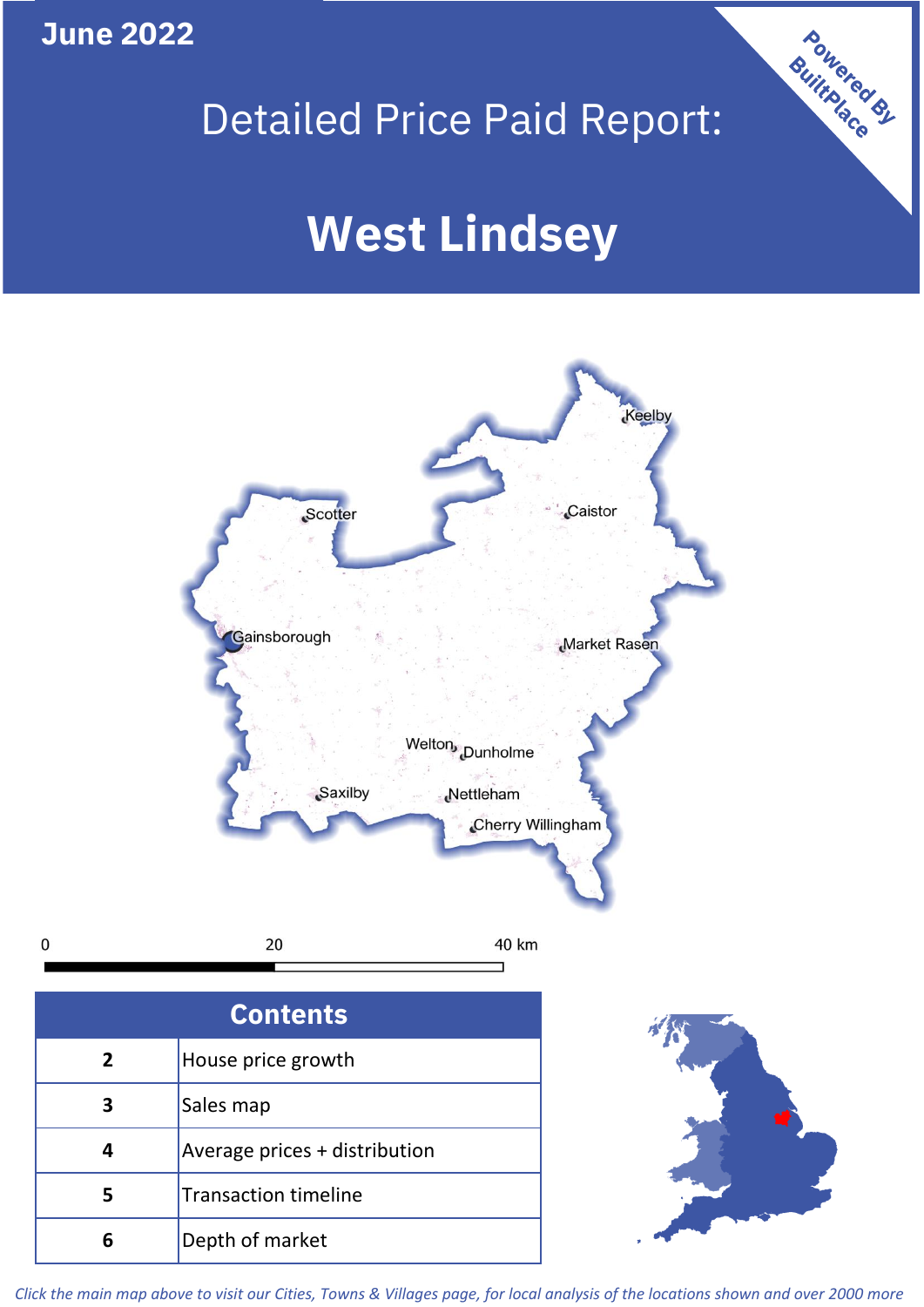## **Headline Data**

|                     | <b>Current level</b> | 3 month  | <b>Annual</b> | 5 year | 10 year |
|---------------------|----------------------|----------|---------------|--------|---------|
| <b>House prices</b> | £217,705             | 5.2%     | 14.5%         | 37.1%  | 60.6%   |
| <b>Transactions</b> | 1,773                | $-11.2%$ | 19.2%         | 1.0%   | 55.8%   |

# **House Price Growth (April 2022 data)**

#### *Annual Change in House Prices*



House prices in West Lindsey grew by 14.5% in the 12 months to April 2022 (based on 3-month smoothed data). By comparison national house prices grew by 10.7% and prices in the East Midlands grew by 11.6% over the same period.

West Lindsey house prices are now 37.5% above their previous peak in 2007, compared to +50.1% for the East Midlands and +52.9% across England.



#### *Year-To-Date Change in House Prices, December to April*

Local prices have grown by 8.2% in 2022 so far, compared to growth of 5.4% over the same period last year.

#### *Source: OS OpenData; UK House Price Index (Contains HM Land Registry data © Crown copyright)*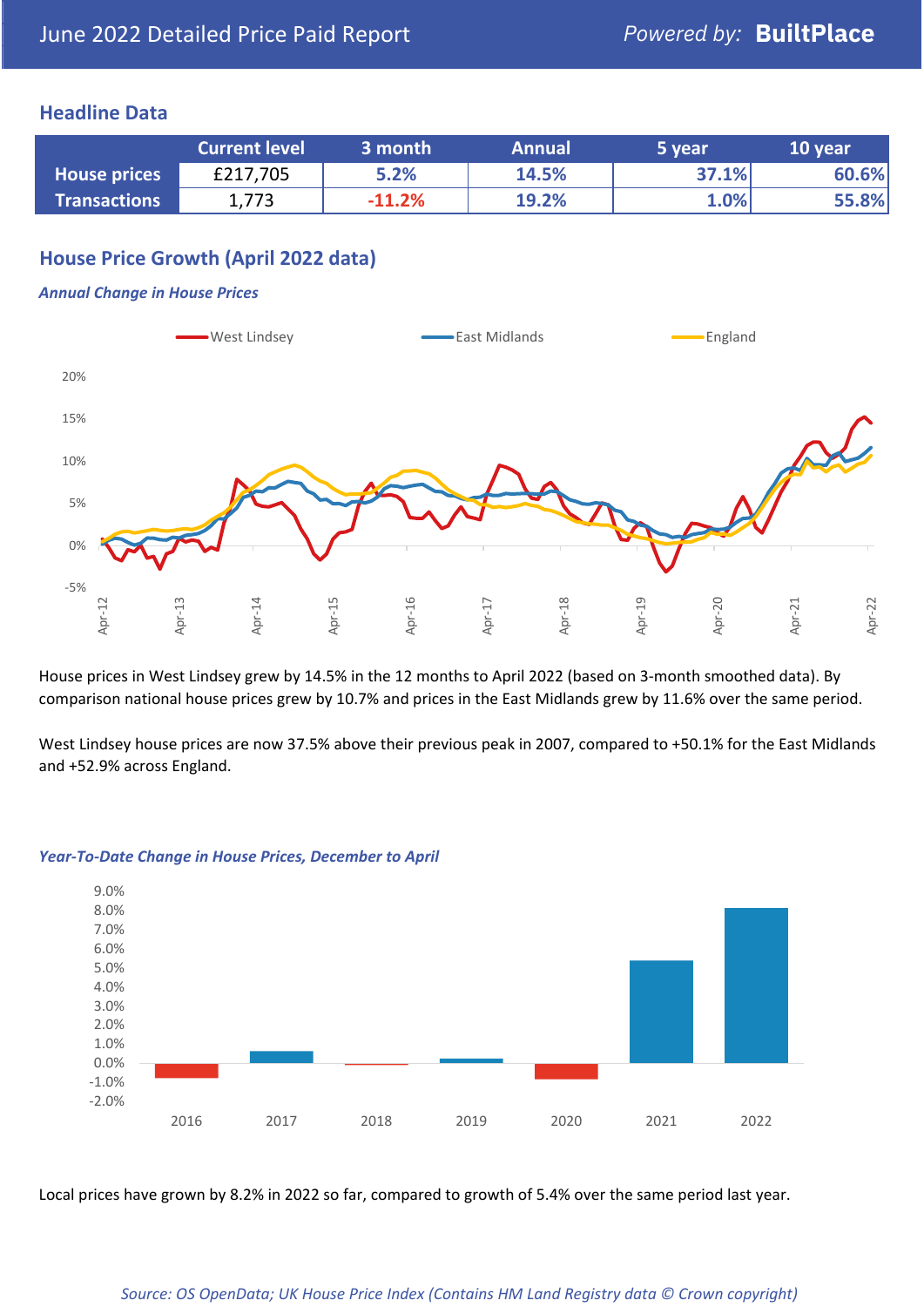# **House Price Map**

### *12 months to April 2022*



*Each point is one postcode, coloured by the average value relative to all sales in this local authority (price bands are LA-specific quintiles).*

# **Map Key**

| Min      | <b>Max</b> |                            |
|----------|------------|----------------------------|
| Up to    | £119,000   | 1st quintile / lowest 20%  |
| £119,000 | £171,000   | 2nd quintile               |
| £171,000 | £229,000   | 3rd quintile               |
| £229,000 | £314,000   | 4th quintile               |
| £314,000 | and over   | 5th quintile / highest 20% |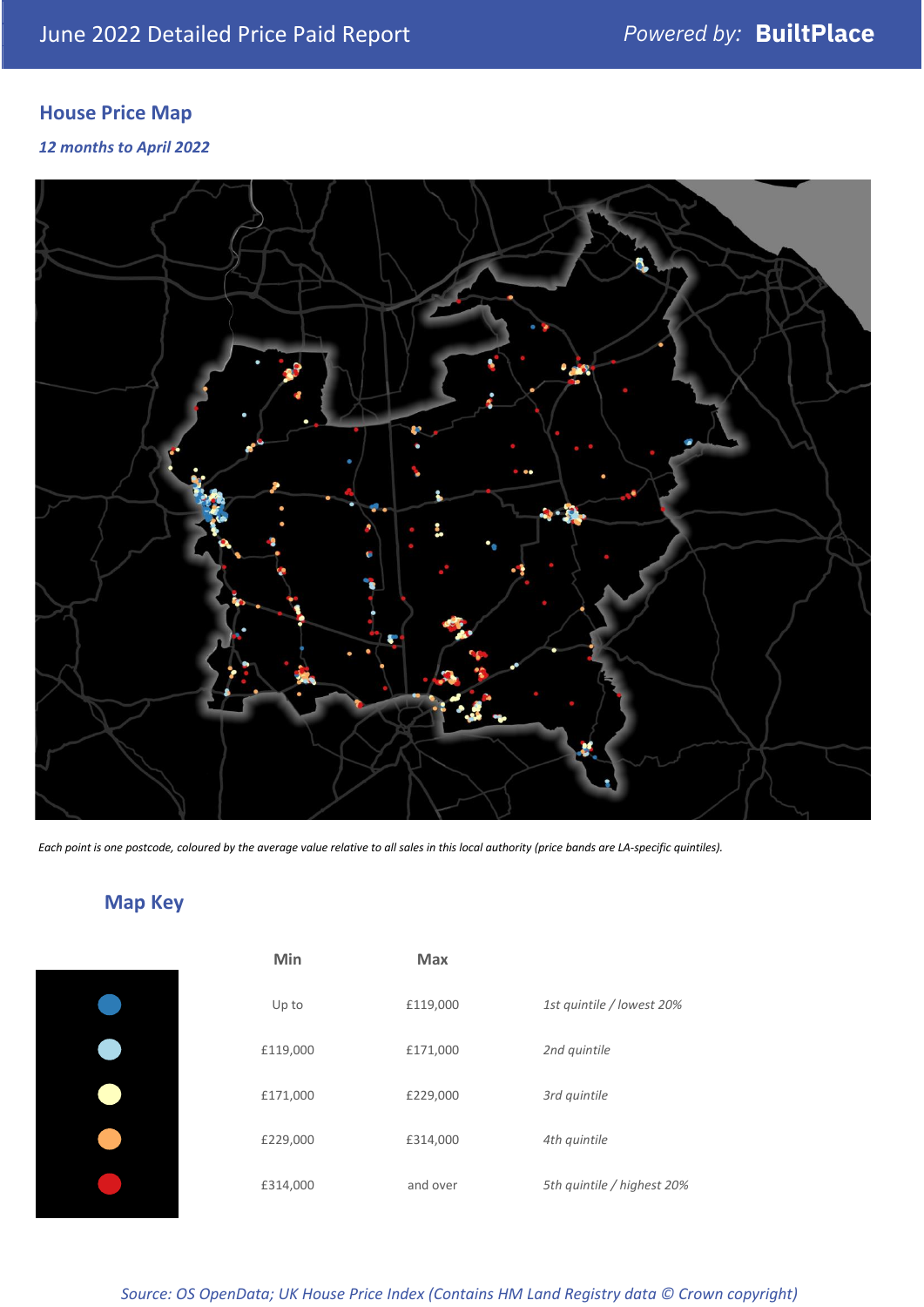# **Average House Price by Property Type**

#### *12 months to April 2022*



|                 | <b>New</b>           | <b>Second hand</b> |  |
|-----------------|----------------------|--------------------|--|
| <b>Flat</b>     | No recorded<br>sales | £141,682           |  |
| <b>Terraced</b> | £168,333             | £124,622           |  |
| Semi-detached   | £207,789             | £172,231           |  |
| <b>Detached</b> | £350,349             | £316,711           |  |

# **House Price Distribution by Year**

*All properties, by price band and calendar year (2020 = year to date)*

|                    | 1997 | 2002 | 2007 | 2012 | 2017 | 2019 | 2020 |
|--------------------|------|------|------|------|------|------|------|
| <b>Under £100k</b> | 92%  | 65%  | 26%  | 28%  | 18%  | 15%  | 12%  |
| £100-200k          | 7%   | 31%  | 50%  | 53%  | 48%  | 36%  | 36%  |
| E200-300k          | 0%   | 4%   | 18%  | 15%  | 23%  | 27%  | 26%  |
| £300-400k          | 0%   | 0%   | 5%   | 3%   | 8%   | 13%  | 15%  |
| £400-500k          | 0%   | 0%   | 2%   | 1%   | 2%   | 5%   | 5%   |
| <b>£500k-1m</b>    | 0%   | 0%   | 0%   | 1%   | 1%   | 4%   | 5%   |
| £1-2m              | 0%   | 0%   | 0%   | 0%   | 0%   | 0%   | 1%   |
| <b>Over £2m</b>    | 0%   | 0%   | 0%   | 0%   | 0%   | 0%   | 0%   |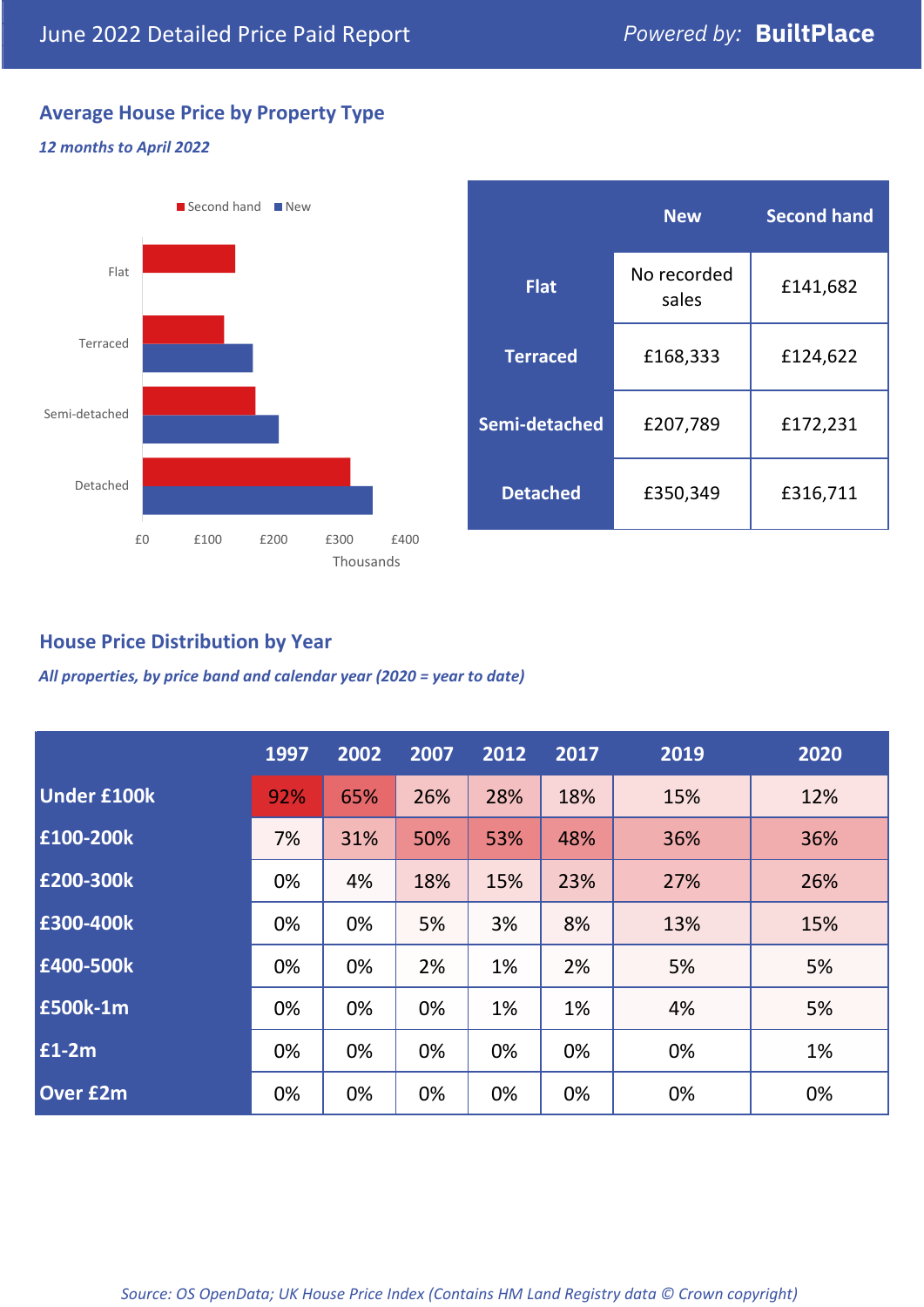# **Transactions (February 2022 data)**

*Annual Transactions, Indexed (2001-05 average = 100)*



There were 1,773 transactions in West Lindsey during the 12 months to February 2022. This is 80% of the average from 2001-05 and suggests activity is below pre-downturn levels.

Transactions in West Lindsey have fallen by 1.6% since 2014, compared to changes of -8.0% for East Midlands and -7.7% for England.



#### *Cash and New Build Sales as % of Total, by Year*

*Note: The data on this page EXCLUDES transactions identified as transfers under a power of sale/repossessions, buy-to-lets (where they can be identified by a mortgage), and transfers to non-private individuals - i.e. it comprises only Land Registry 'A' data.*